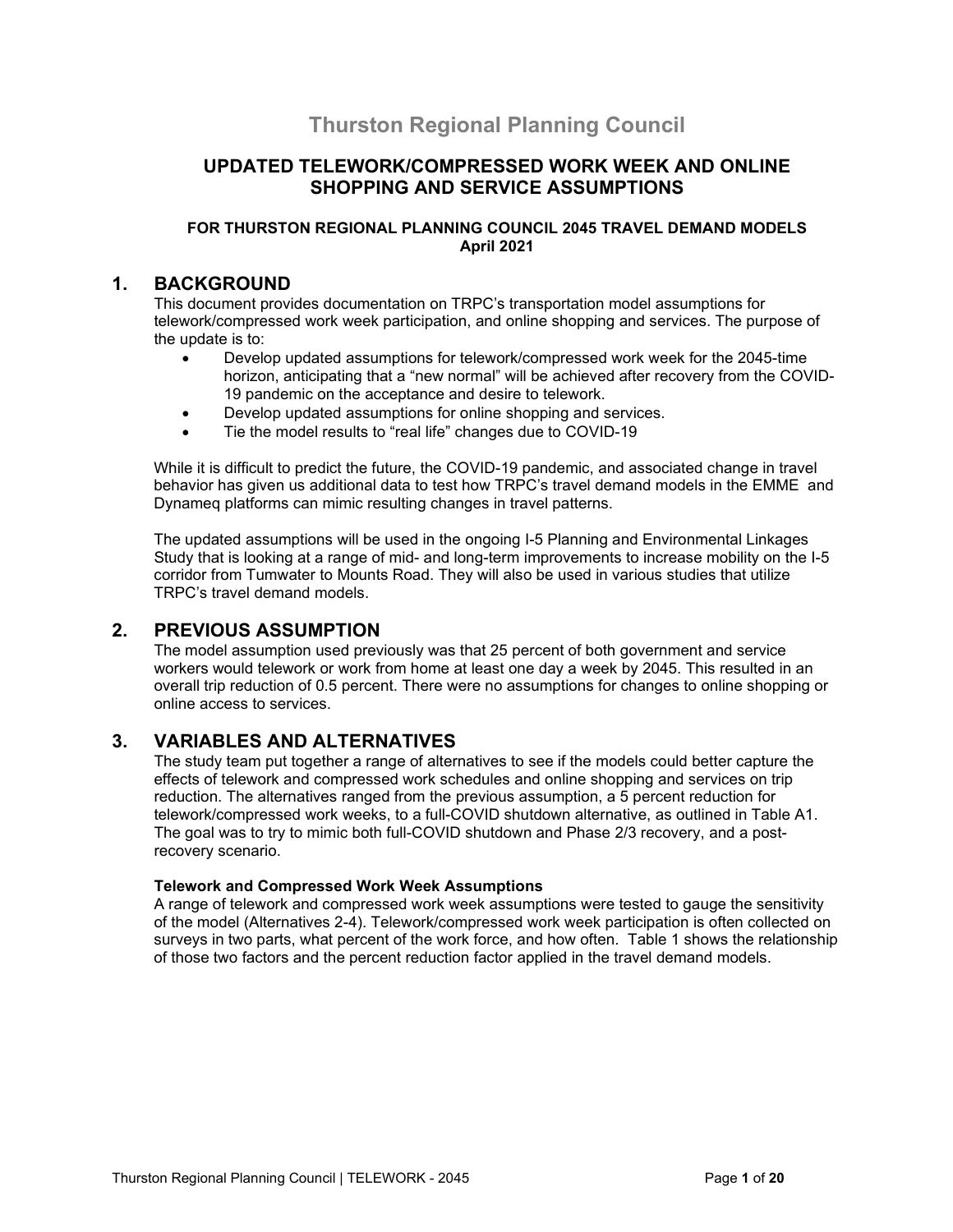Table 1: Relationship of percent of work force and frequency to reduction factor

| <b>What Percent of Work Force?</b> | How Often?    | Applied as Percent   |
|------------------------------------|---------------|----------------------|
|                                    |               | reduction to workers |
| 25% of workers telework or         | 1 day a week  | 5% reduction         |
| have a compressed work week        |               |                      |
| 25% of workers telework or         | 3 day a week  | 15% reduction        |
| have a compressed work week        |               |                      |
| 50% of workers telework or         | 3 day a week  | 30% reduction        |
| have a compressed work week        |               |                      |
| 66% of workers telework or         | 3 day a week  | 40% reduction        |
| have a compressed work week        |               |                      |
| 80% of workers telework or         | 3 day a week  | 48% reduction        |
| have a compressed work week        |               |                      |
| 80% of workers telework or         | 5 days a week | 80% reduction        |
| have a compressed work week        |               |                      |
| 90% or workers telework or         | 5 days a week | 90% reduction        |
| have a compressed work week        |               |                      |

#### **Trips Associated with Commute Trips**

Trip making characteristics from the TRPC household travel survey show that that reducing the number of home to work trips would also lead to reduction in other types of trips, such as home to shopping or home to other (stops on the way to and from work), or non-home based trips (trips from work to eat or do errands) trips (see Figures 1 and 2). Recognizing that reductions in commute trips also had an impact on associated trips, the study team adjusted these trips as indicated by data from TRPC's household travel survey. TRPC's Household Travel shows that during the day, on average, for every work trip there are 0.65 non-home based trips generated:

- 21% are work related
- 9% are school related
- 16% are shopping related
- 54% are related to other purposes

#### **Online Shopping and Access to Services**

The COVID-19 Pandemic has also led to an increase in online shopping and access to online services such as medical appointments or obtaining building permits or renewing driver's licenses. A series of alternatives were developed to test the sensitivity of the models to these changes.

The model alternatives incorporate the changes by decreasing home-based shopping and homebased other trip attractions.

#### **Remote Learning**

The COVID-19 Pandemic also led to a replacement of in-school learning to online learning. Two alternatives were developed to reflect those conditions by reducing home-based school and homebased college trips.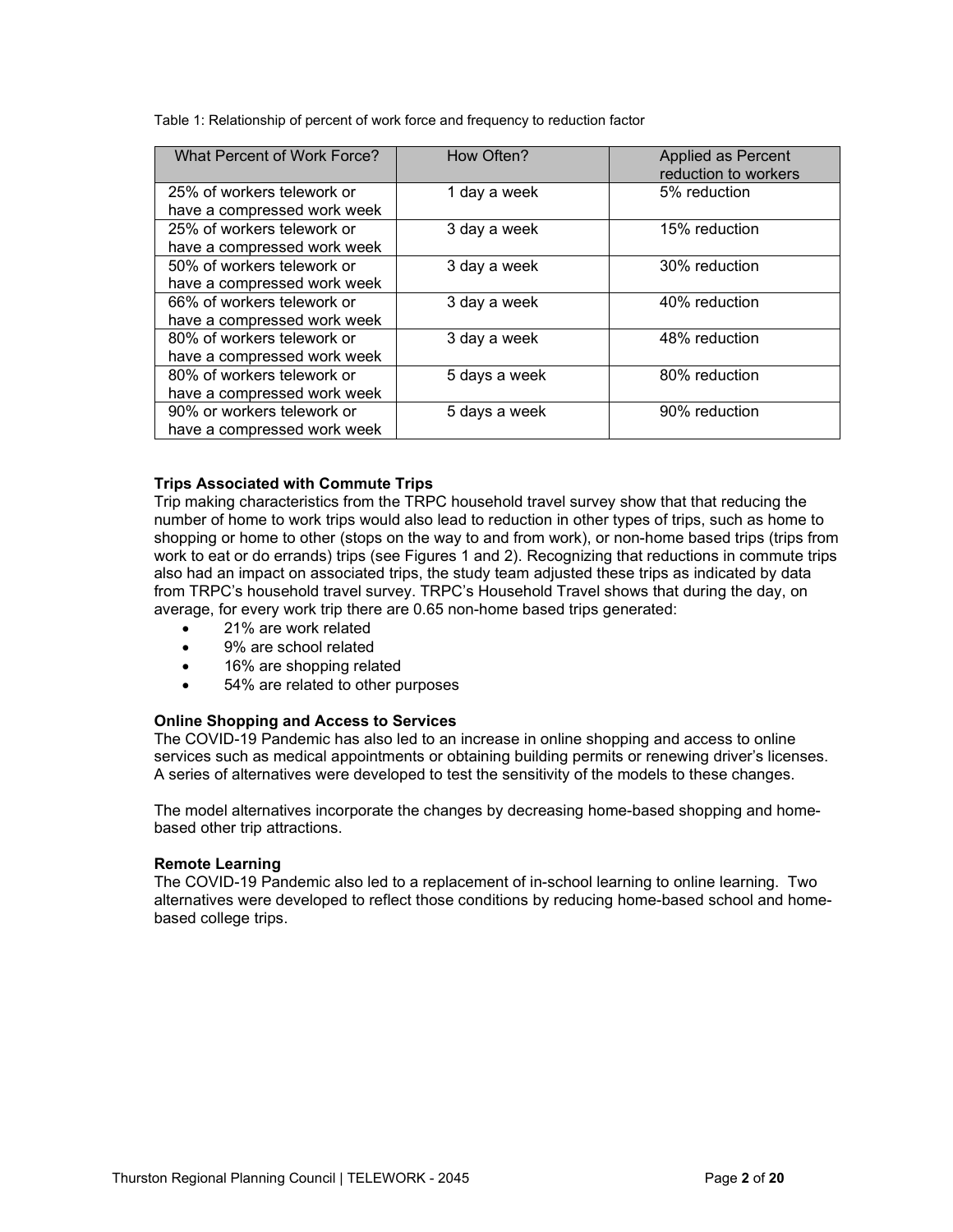

Figure 1: Example travel day without telework. Each leg is a trip in the travel demand model

Figure 2: Example travel day with telework. Each leg is a trip in the travel demand model

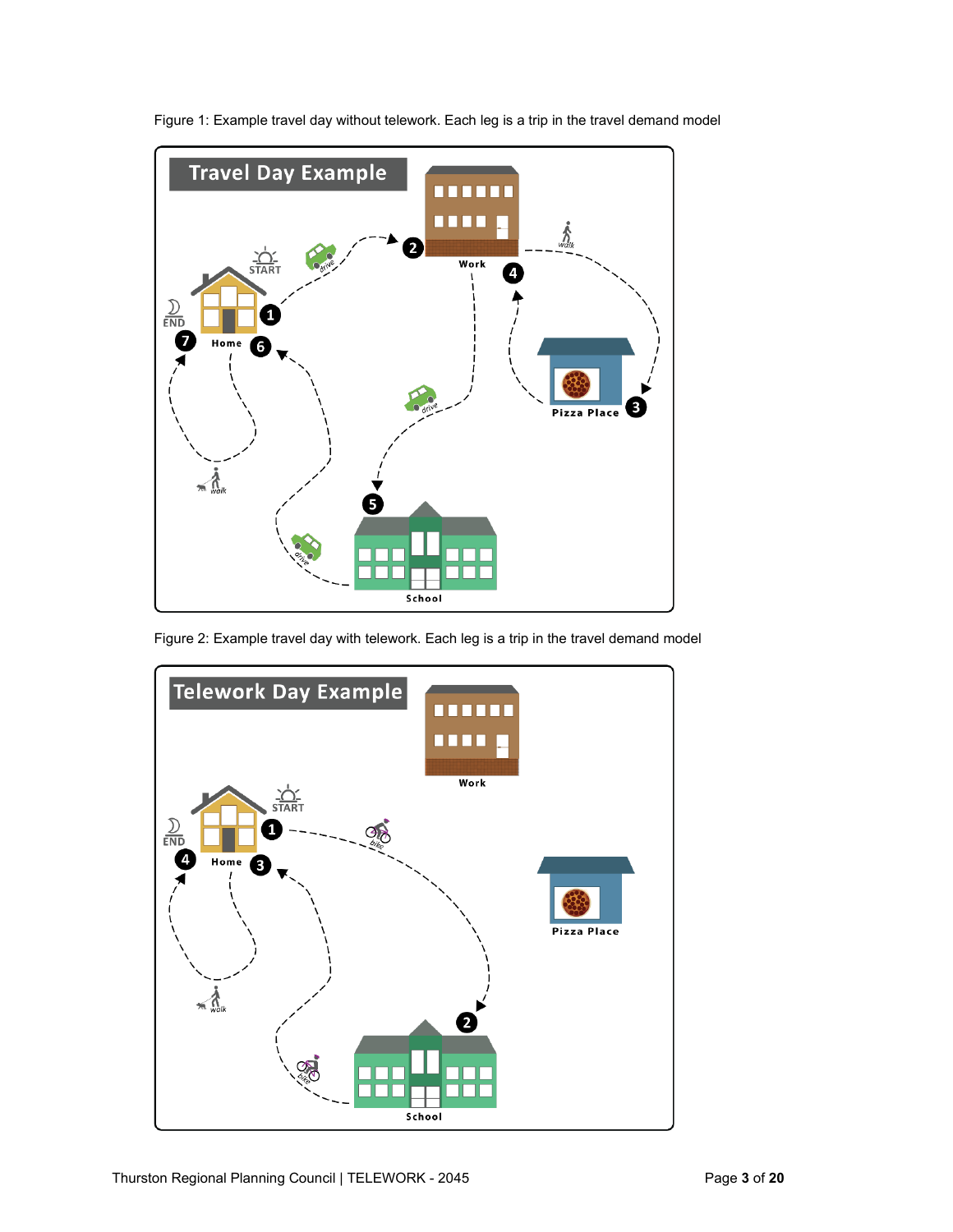# **4. CALIBRATION TO COVID-19 TRAVEL PATTERNS**

#### **Overall Reductions**

Figure 3 shows two model alternatives that were built to mimic COVID Full Shutdown and Phase 2/3 Recovery conditions.

Transportation models are traditionally calibrated/validated to traffic counts. Traffic counts taken during the changing travel patterns resulting from the COVID-19 Pandemic and subsequent stay at home orders and recovery plans, provided the study team data for additional model calibration/validation. As the focus of this effort was to develop 2045 Model Assumptions, all differences between normal conditions and COVID-19 traffic patterns are reported as percentages, either percent reductions, or percent of normal conditions.

As the first screening, the study team compared percent reduction in model total daily trips to traffic counts. Both were compared to "normal" conditions:

- Normal model conditions 2045 Land use with no additional telework or compressed work week assumptions measured in total daily trips (all modes) for the entire model (Thurston County, Lewis County, Grays Harbor County, and parts of Mason and Pierce Counties)
- Normal traffic count conditions were average weekday volumes for the respective month for either 2019, collected by the City of Olympia for the city extents. City data were used rather than Interstate 5 data because they were felt to better represent total daily trips as generated by the model, as Interstate trips tend to have a lot of through trips.



Figure 3. Percent of trips for each alterative compared to base conditions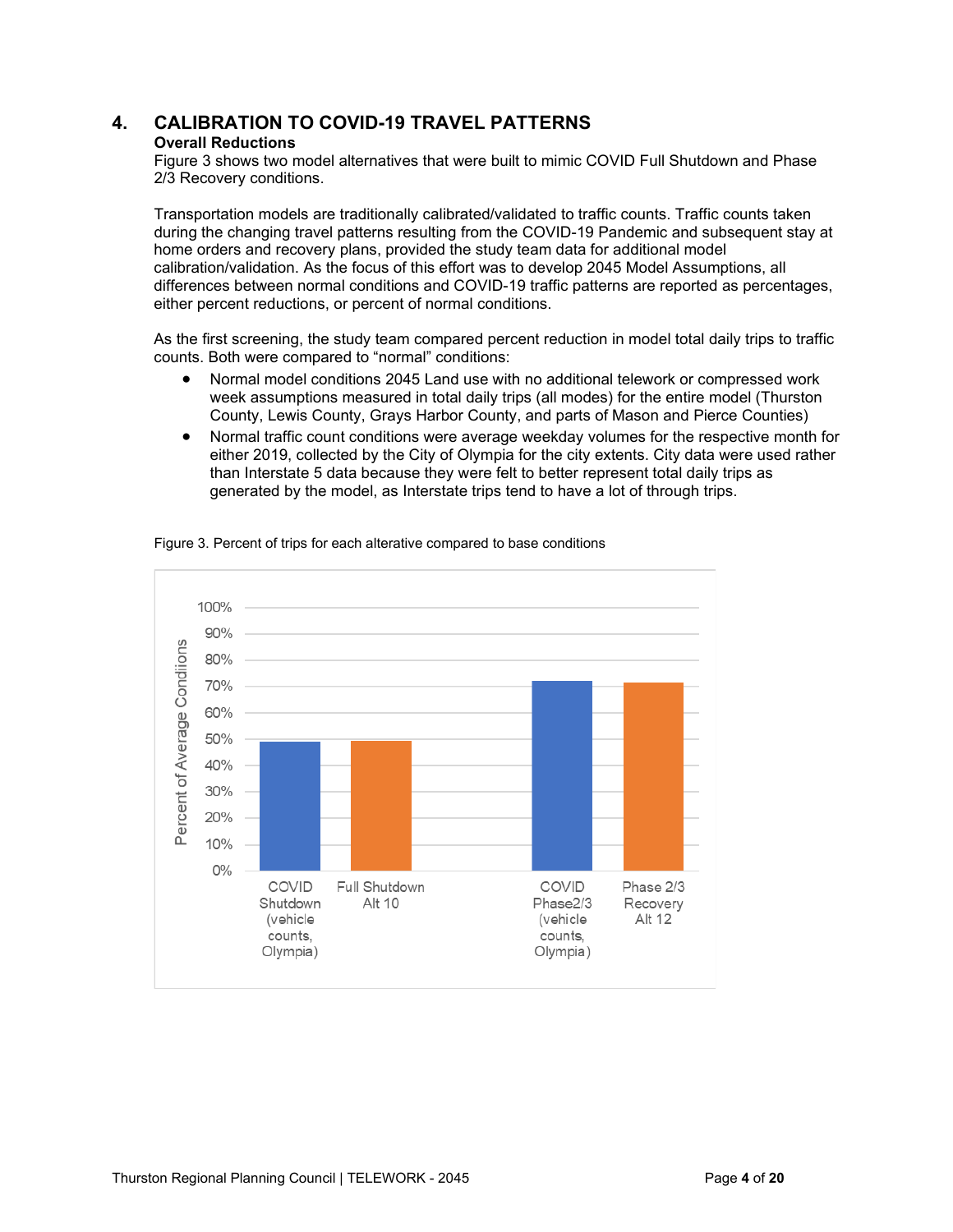#### **COVID Phase 2/3 Recovery Scenario**

During COVID full shutdown conditions (April 2020), traffic volumes dropped across the region, ranging from a 37 percent to 58 reduction, with an average of 49 percent. There was no noticeable difference between reductions on state freeways and local roads.

In comparison, by September 2020, as things opened up and the region was in Phase 2/3 recovery, there was a marked difference between traffic reductions between state freeways and local roads. On US 101 and I-5, reductions averaged around 13 percent, while on local Olympia roads, the reductions averaged 28 percent.

September 2020 is the most recent period counts were available. The COVID Phase 2/3 scenario (Alternative 12) was assigned to the transportation model network to see if the model reflected the reductions in the correct locations. Figures 6 and 7 and Table 3 show the results.

Some of the key components of this scenario include:

For Thurston, Pierce, and Lewis Counties

- 80% reduction in government job commute trips due to telework and compressed work weeks
- 25% reduction in service job commute trips due to telework and compressed work weeks, and shut down of services
- Reduction in trips related to commute trips (based on household survey relationships)
- 100% reduction in college and school trips due to remote learning and associated reduction in teachers and staff
- 15% reduction in retail (shopping) trips due to restrictions and increased online shopping and an associated reduction in work commute trips for retail employees
- 65% reduction in trips to government locations to receive government services
- 25% reduction in trips to non-government services

These reductions include both telework and remote learning, and related trips, as well as an increase in on-line shopping and on-line access to services such as medical appointments, as well as a reduction in shopping, eating out, or accessing services due to the pandemic.

For Grays Harbor and Mason Counties, reductions were less aggressive (cut by 80 percent) for trips related to telework/compressed work week and accessing government and general services. This was a reflection that Thurston County was the seat of State government and continued to implement telework more robustly than adjacent counties during Phase 2/3 recovery.

#### **Time of Day**

The model reports data for the afternoon (PM) peak period. The I-5 and US 101 traffic counts were available hourly, and the data indicates very little difference in the time of day pattern in September 2020, as compared to September 2019/2018.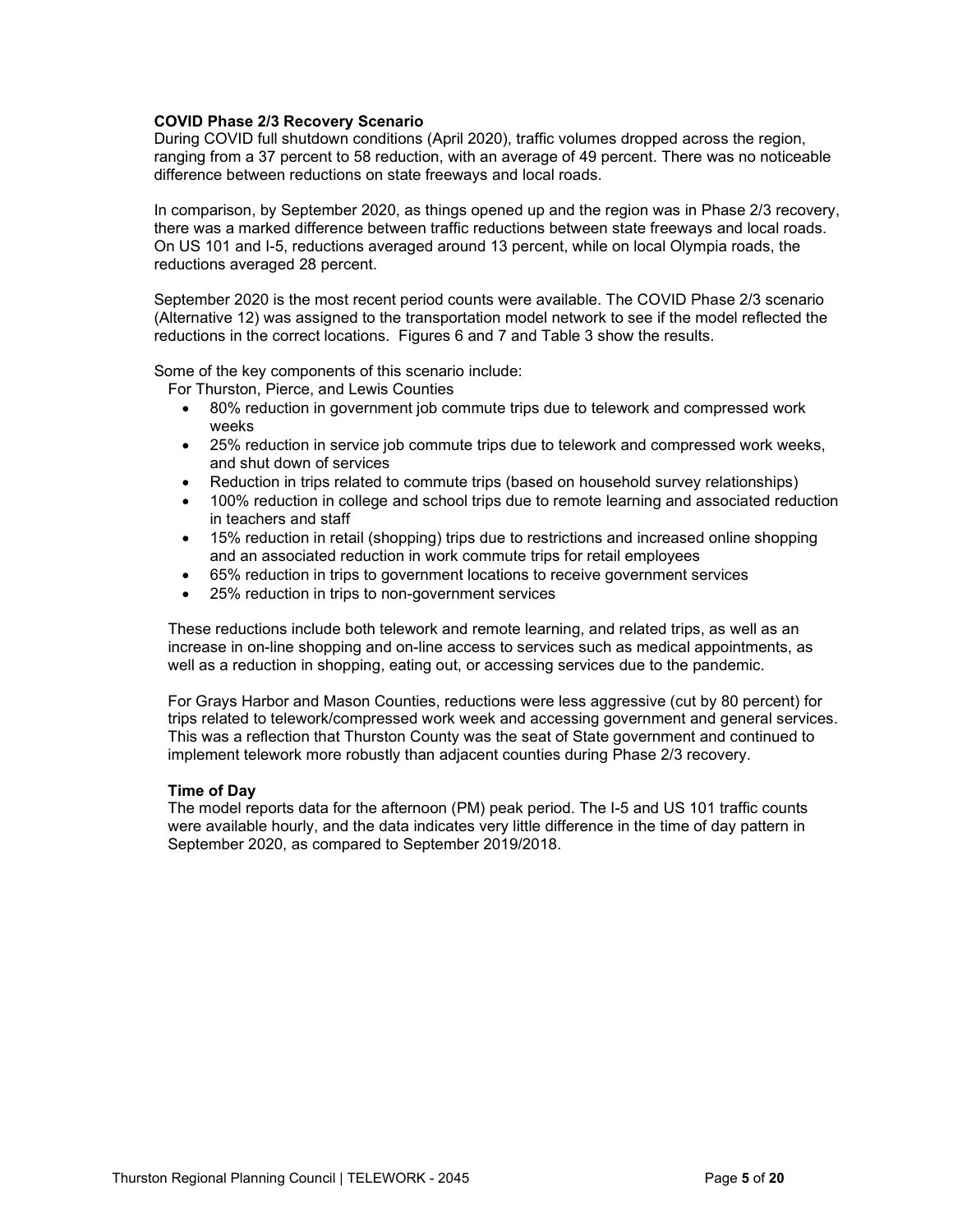



Figure 5: Southbound I-5 September Mid-Week Average Hourly Volumes

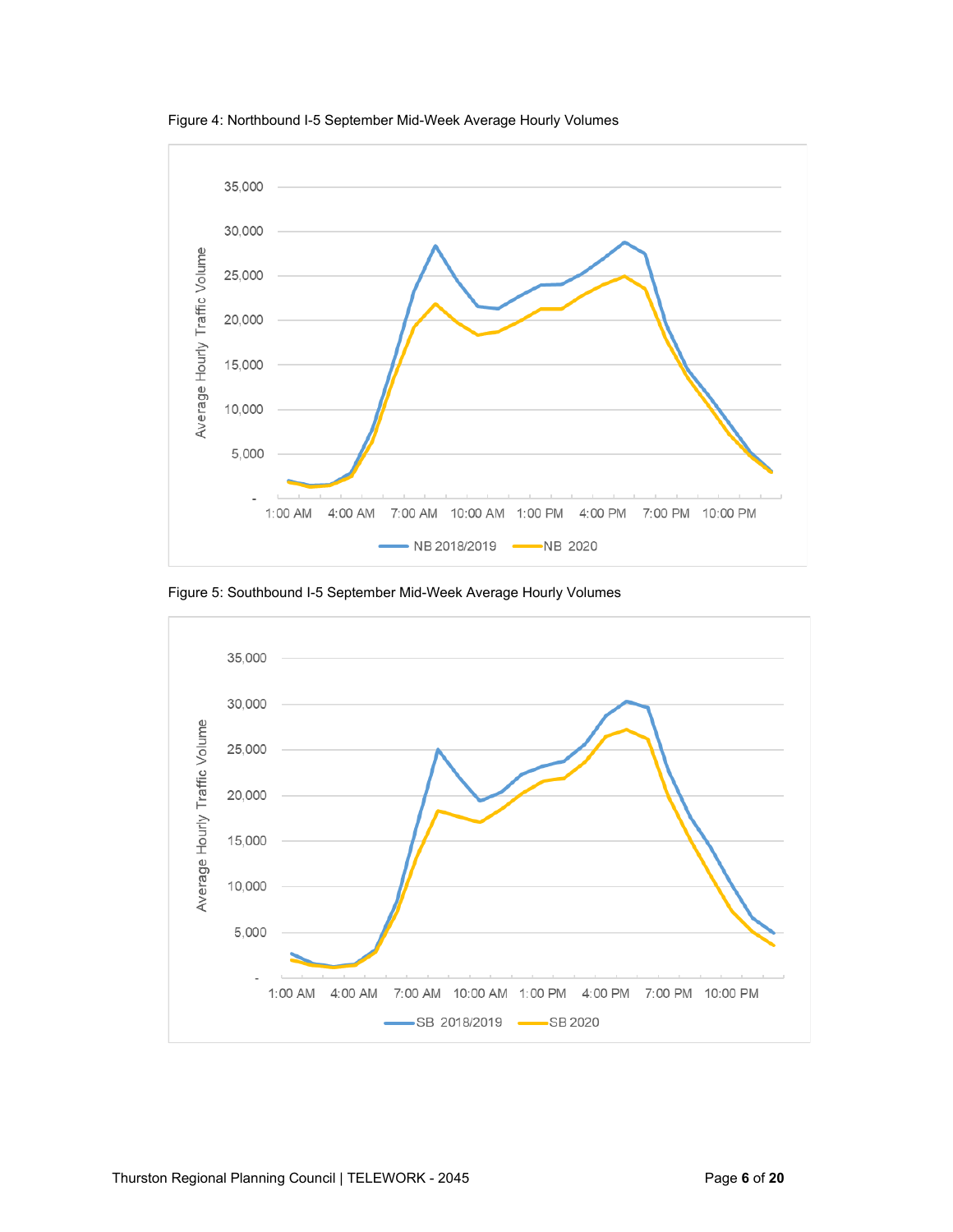

Figure 6: COVID Phase 2/3 Recovery conditions – reductions in traffic counts compared to model volumes (Alternative 12) for I-5 and US 101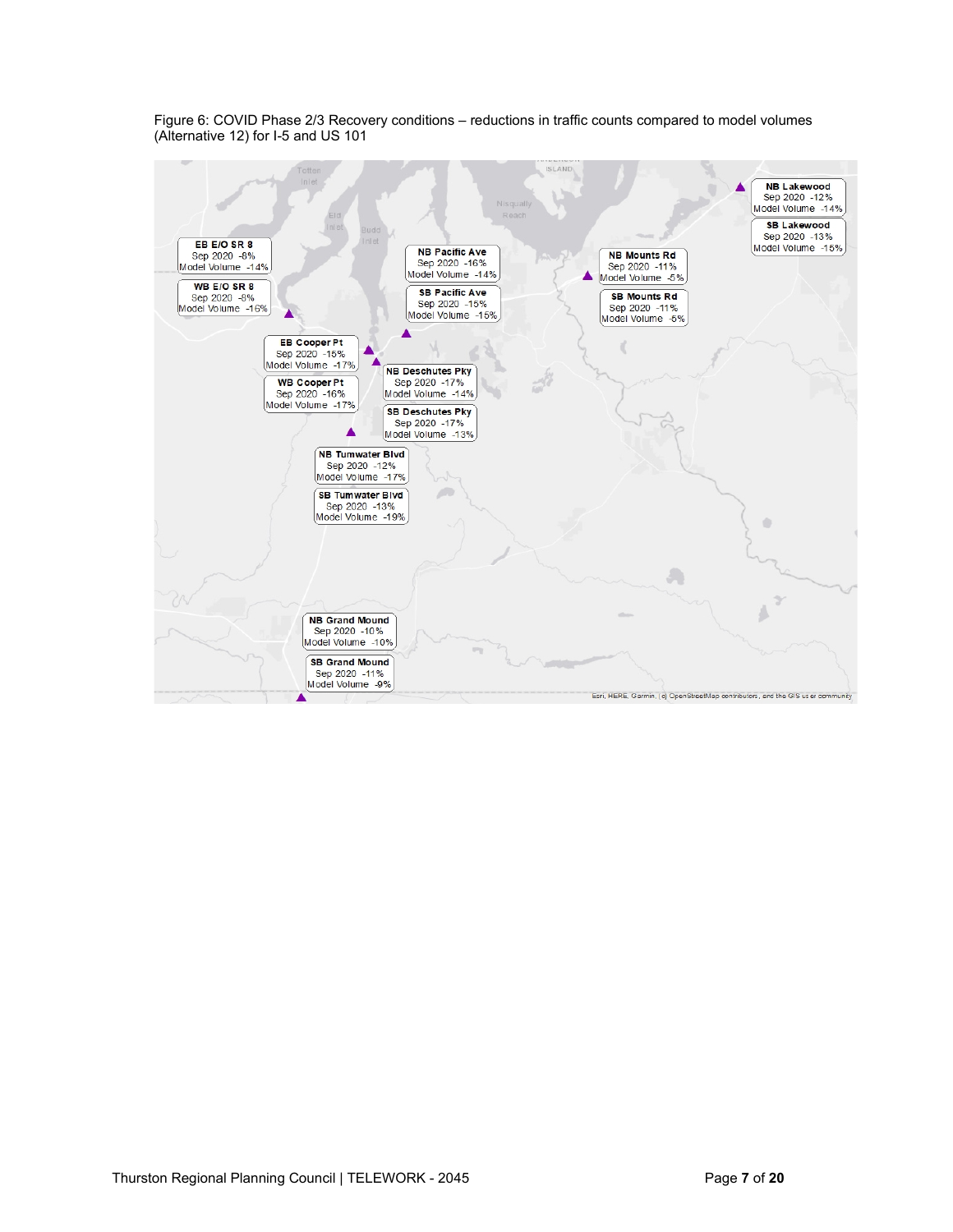Figure 7: COVID Phase 2/3 Recovery conditions – reductions in traffic counts compared to model volumes (Alternative 12) for local roads



|    | <b>MAP KEY</b>                       |
|----|--------------------------------------|
| ID | Location                             |
| A  | 4th Ave Bridge                       |
| В  | 5th Ave Bridge                       |
| C  | Black Lake Blvd north of US 101      |
| D  | Boulevard Rd south of Log Cabin Rd   |
| E  | Capitol Blvd @ I-5 Overpass          |
| F  | East Bay Dr north of Glass Ave       |
| G  | Harrison Ave east of Yauger Way      |
| Н  | Martin Way east of Sleater-Kinney Rd |
|    | Plum St South of Union Ave           |
|    | 14th east of Jefferson Ave           |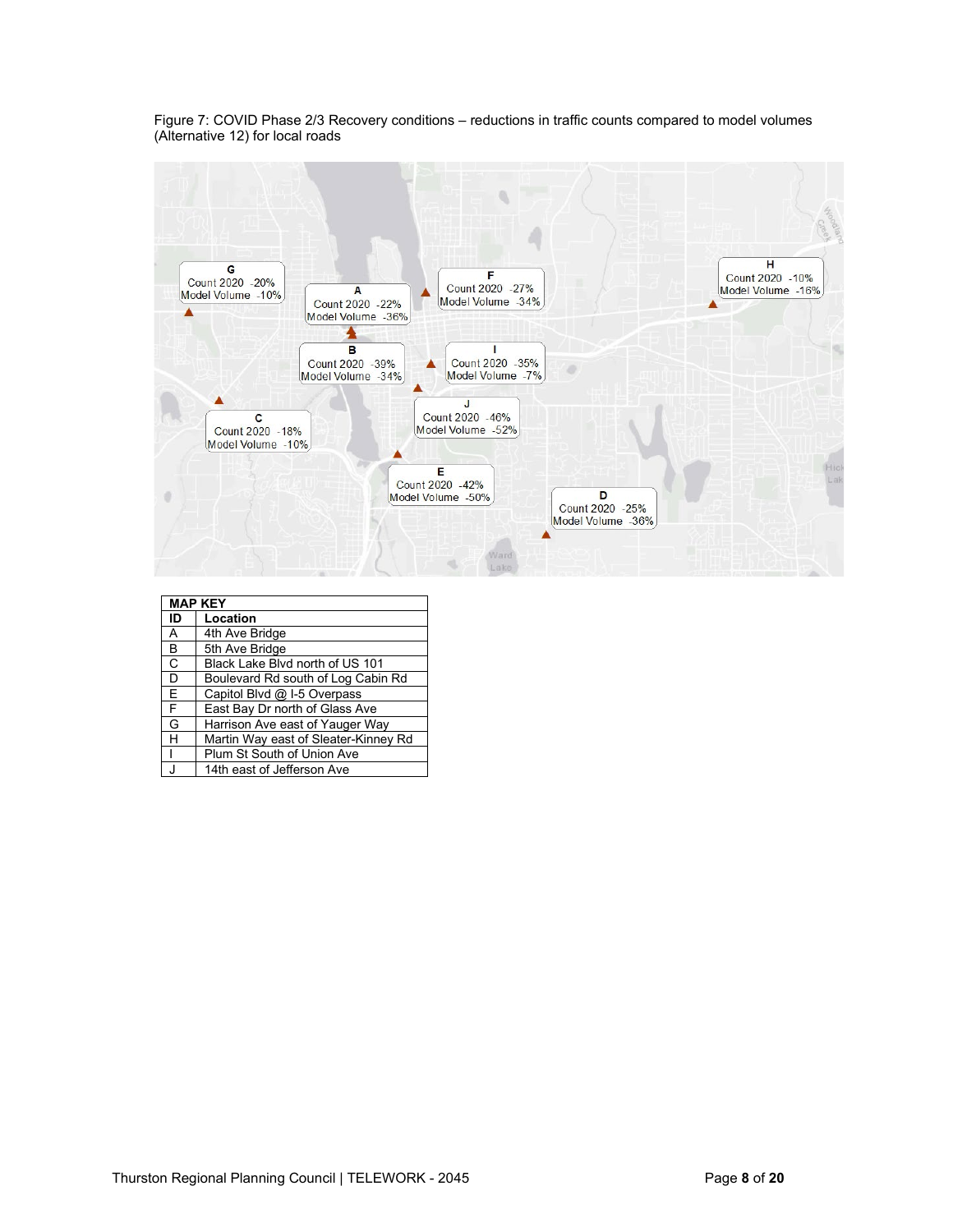Table 3: COVID Phase 2/3 Recovery conditions – reductions in traffic counts compared to model volumes (Alternative 12)

| Interstate 5 and US 101                |           | <b>Reduction</b><br>in Traffic<br>Count | <b>Model</b><br><b>Reduction</b> |
|----------------------------------------|-----------|-----------------------------------------|----------------------------------|
| US 101 @ east of SR 8                  | EB        | -8%                                     | $-14%$                           |
|                                        | <b>WB</b> | -8%                                     | $-16%$                           |
| US 101 @ Cooper Point Road             | <b>WB</b> | $-15%$                                  | $-17%$                           |
|                                        | EB        | $-16%$                                  | $-17%$                           |
| I - 5 @ Grand Mound                    | <b>NB</b> | $-10%$                                  | $-10%$                           |
|                                        | <b>SB</b> | $-11%$                                  | $-9%$                            |
| I - 5 @ Tumwater Boulevard             | <b>NB</b> | $-12%$                                  | $-17%$                           |
|                                        | <b>SB</b> | $-13%$                                  | $-19%$                           |
| I - 5 @ Deschutes Parkway              | <b>NB</b> | $-17%$                                  | $-14%$                           |
|                                        | <b>SB</b> | $-17%$                                  | $-13%$                           |
| I - 5 @ Pacific Avenue                 | <b>NB</b> | $-16%$                                  | $-14%$                           |
|                                        | <b>SB</b> | $-15%$                                  | $-15%$                           |
| I - 5 @ Mounts Road                    | <b>NB</b> | $-11%$                                  | $-5%$                            |
|                                        | <b>SB</b> | $-11%$                                  | $-5%$                            |
| I - 5 @ Lakewood (SR 512)              | <b>NB</b> | $-12%$                                  | $-14%$                           |
|                                        | <b>SB</b> | $-13%$                                  | $-15%$                           |
| I-5 and US 101 Average                 |           | $-13%$                                  | $-13%$                           |
|                                        |           |                                         |                                  |
| <b>City of Olympia</b>                 |           |                                         |                                  |
| 4th Avenue Bridge                      |           | $-22%$                                  | $-36%$                           |
| 5th Avenue Bridge                      |           | $-39%$                                  | $-34%$                           |
| Black Lake Boulevard north of SR-101   |           | $-18%$                                  | $-10%$                           |
| Boulevard Road south of Log Cabin Road |           | $-25%$                                  | $-36%$                           |
| Capitol Boulevard at I-5 Overpass      |           | $-42%$                                  | $-50%$                           |
| East Bay Drive north of Glass Avenue   |           | $-27%$                                  | $-34%$                           |
| Harrison Avenue east of Yauger Way     |           | $-20%$                                  | $-10%$                           |
| Martin Way east of Sleater-Kinney Road |           | $-10%$                                  | $-16%$                           |
| Plum Street south of Union Avenue      |           | $-35%$                                  | $-7%$                            |
| Jefferson and 14th Avenue              |           | $-46%$                                  | $-52%$                           |
| Olympia Average                        |           | $-28%$                                  | $-29%$                           |
|                                        |           |                                         |                                  |
| <b>Overall Average</b>                 |           | $-19%$                                  | $-19%$                           |

#### **Summary**

Overall, the model reflects traffic counts quite well. One of the exceptions was the Plum Street (south of Union Avenue) location, where the traffic counts showed a much greater reduction than the model. In the 2045 Average Conditions model, the Plum Street onramp onto southbound I-5 was showing a great deal of delay, which was not in Alternative 12, mainly due to traffic volumes coming from the State Capitol Campus being greatly reduced for that alternative. The change in delay at this location led to a re-distribution of travel patterns, leading to more traffic on Plum Street than anticipated.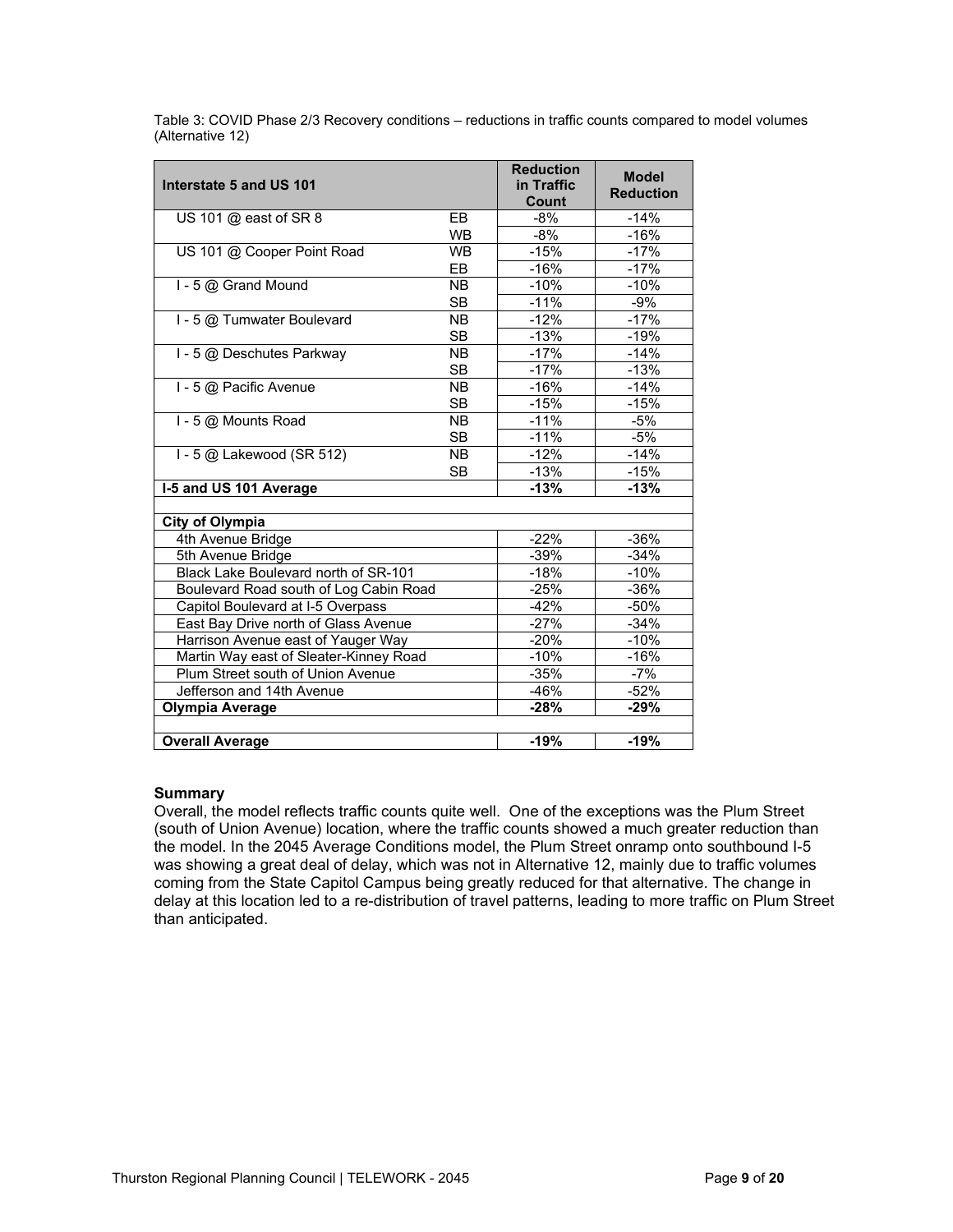## **5. RECOMMENDATION FOR 2045 TELEWORK/COMPRESSED WORK WEEK SCENARIO**

Alternative 13 was developed by modifying the assumptions in Alternative 12 (Phase 2/3 COVID-19 Recovery scenario) to reflect a return to a "new normal." It represents an overall 9 percent reduction in total trips, compared to 2045 Assumptions without additional telework or compressed work week reductions. For comparison, the original model assumption resulted in less than one percent reduction.

This alternative leads to an overall:

- 25% increase in trips compared to Base 2018 conditions
- 7% increase in trips compared to Base 2030 conditions

Some of the key components of this scenario include:

For Thurston, Pierce, and Lewis Counties

- 40% reduction in government job commute trips due to telework and compressed work weeks. As a comparison, in a survey of Washington State employees (fall 2020), a commute reduction rate of 54% was indicated (See Appendix C). No comparable surveys have been conducted for federal or local employees.
- 15% reduction in service job commute trips due to telework and compressed work weeks, and shut down of services
- Reduction in trips related to commute trips (based on household survey relationships)
- No reduction in college and school trips due to remote learning and associated reduction in teachers and staff, the assumption being that local schools, colleges, and universities will return to in-person teaching.
- 10% reduction in retail (shopping) trips due to restrictions and increased online shopping and an associated reduction in work commute trips for retail employees
- 20% reduction in trips to government locations to receive government services
- 10% reduction in trips to non-government services

The final 2045 assumptions compared to the Phase 2/3 Recovery Scenario and the original 2045 Assumptions were as follows.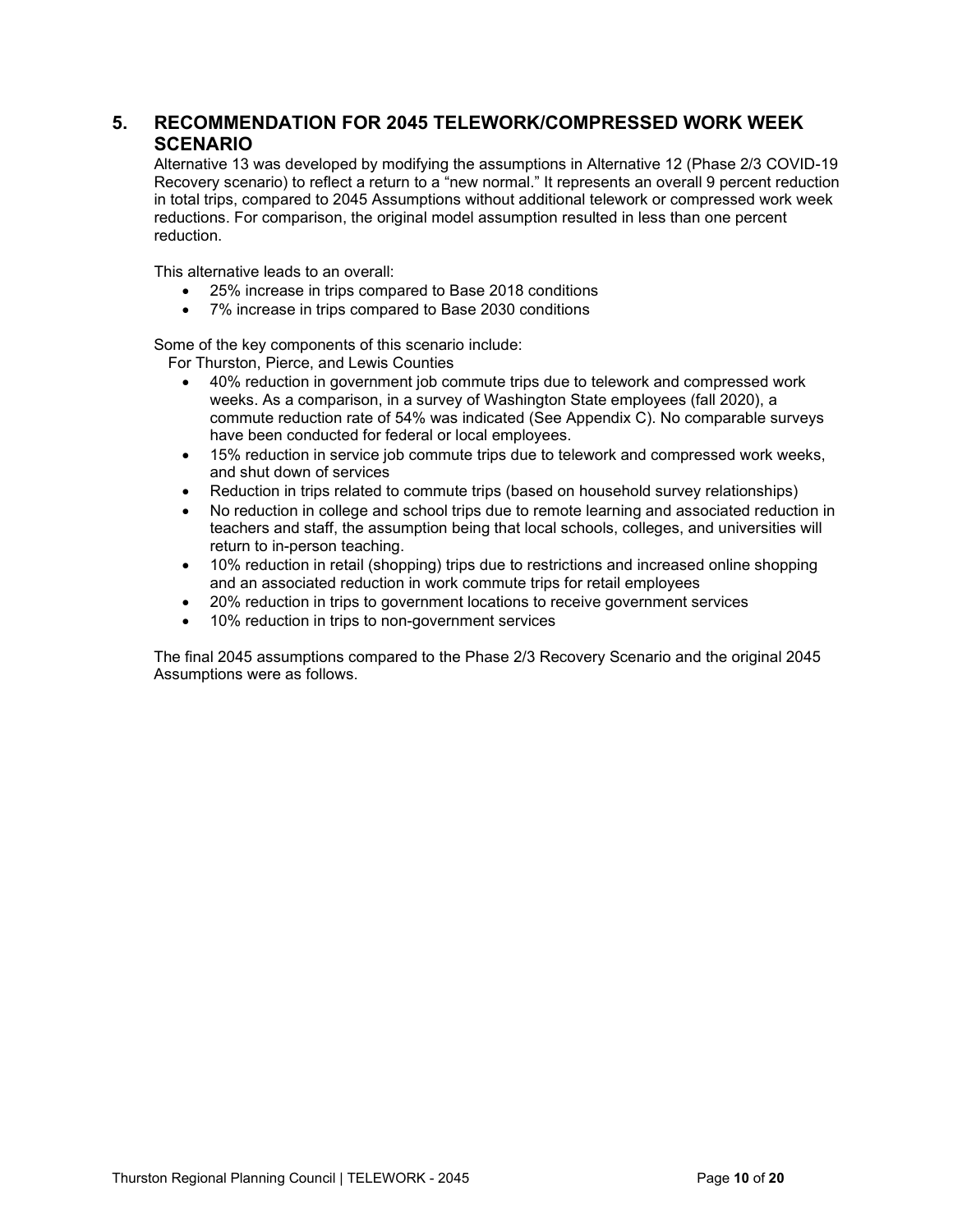Table 4: Comparison of assumptions for various scenarios

|                                                                           | <b>Alternative 1</b> | <b>Alternative 13</b> | <b>Alternative 12</b> |
|---------------------------------------------------------------------------|----------------------|-----------------------|-----------------------|
|                                                                           | <b>Funded Base</b>   | <b>Final 2045</b>     | COVID Phase 2/3       |
|                                                                           | Original 2045        | Assumptions           | Recovery Scenario     |
|                                                                           |                      | "Post COVID New       |                       |
|                                                                           | Percent reduction*   | Normal"               | Percent reduction*    |
|                                                                           |                      | Percent reduction*    |                       |
| <b>Government Telework Rates</b><br>1)<br>(excluding education)           | 5%                   | 40%                   | 80%                   |
| 2) Other telework eligible type<br>of jobs telework rates                 | 5%                   | 15%                   | 25%                   |
| 3) Shopping trends unrelated to<br>work trips, such as online<br>shopping | None                 | 10%                   | 15%                   |
| 4) Online access to<br>government services                                | None                 | 20%                   | 65%                   |
| 5) Online access to other<br>services (medical, etc.)                     | None                 | 10%                   | 25%                   |
| Online school<br>6)                                                       | None                 | $0\%$                 | 100%                  |
| Online college (higher<br>7)<br>education)                                | None                 | 0%                    | 100%                  |
| <b>Overall Reduction in Trips</b>                                         | 0.05%                | 9%                    | 29%                   |

\*Reductions are compared to 2045 baseline conditions with no telework/compressed work week reductions.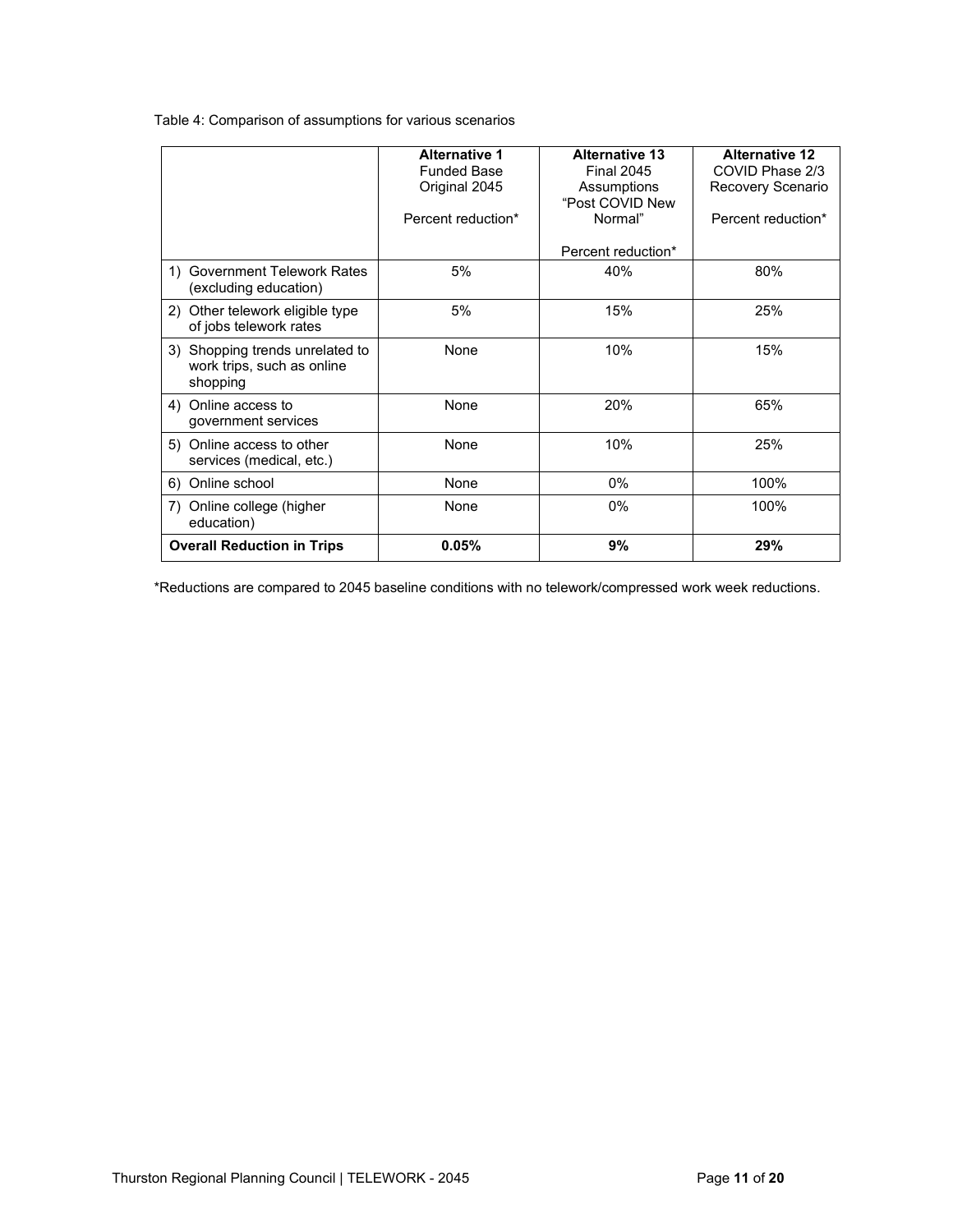Figure 8: Overall trip reductions for the various scenarios

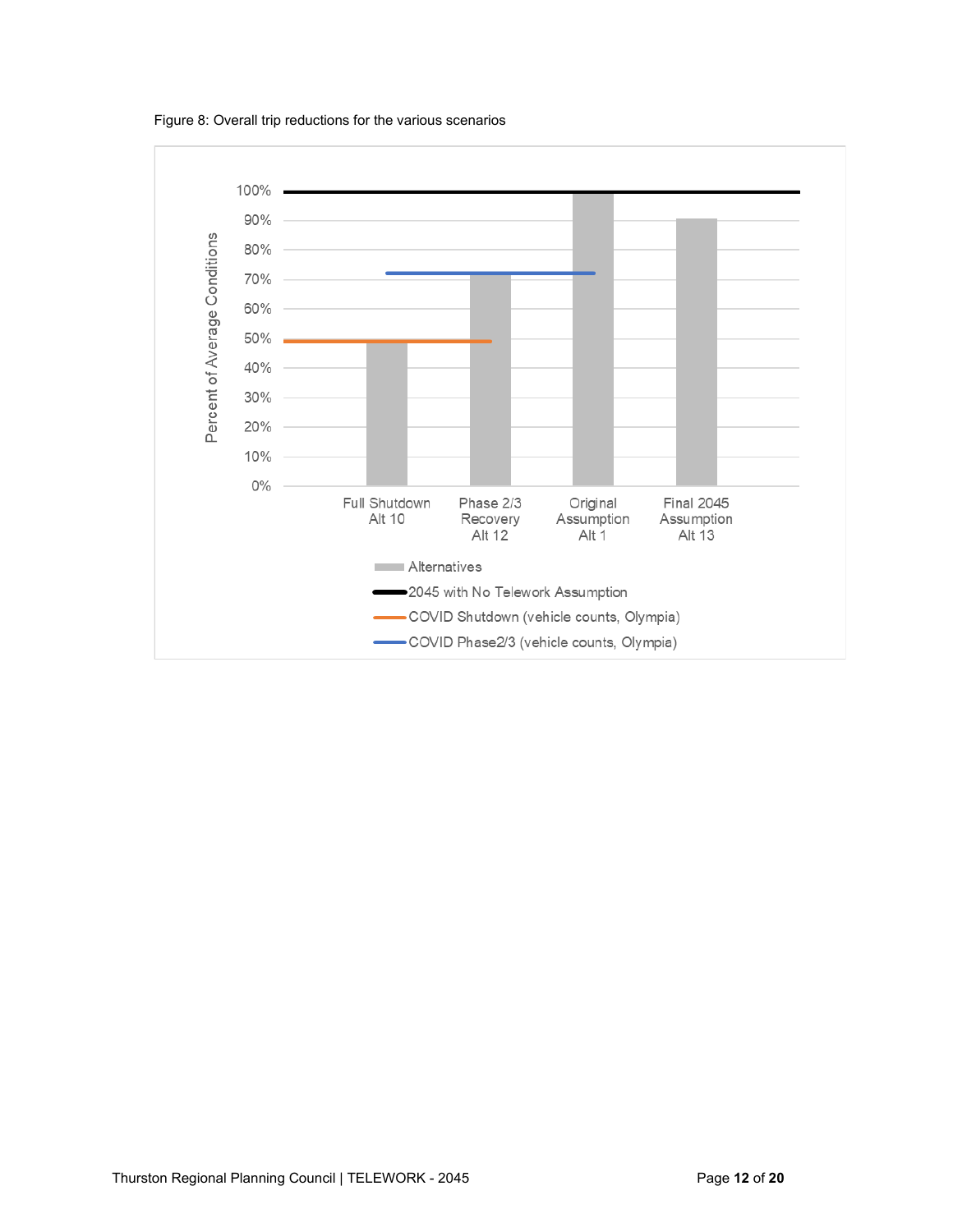# **APPENDIX A: SCENARIO DETAILS**

Several variables were used in developing the alternatives, including:

- The percent of workers teleworking or having a compressed work week schedule
- The number of times a week they telework or do not work due to a compressed work week schedule
- The percent of shopping and access to services that shifted from in-person to online, and an associated reduction in employment
- The type of employment classification (landuse/jobs)
	- o Government
	- Service
	- o Retail
- The trip purpose
	- $\circ$  Home based work (HBW)
	- o Home based college (HBCol)
	- o Home based shopping (HBShp)<br>
	o Home based other (HBO)
	- Home based other (HBO)
	- o Non-home based (NHB)<br>
	o Home based school (HB)
	- Home based school (HBSch)

Table A1: Alternatives and Purpose

| Alternative | <b>Brief Description</b>              | Purpose                                  |
|-------------|---------------------------------------|------------------------------------------|
|             | Existing assumption                   |                                          |
| $2 - 3$     | Staff estimate reduced alternatives   | Developed to test sensitivity of initial |
|             |                                       | telework assumptions                     |
| 4           | Initial Staff Estimate: Estimate from | Starting point                           |
|             | WSDOT and TRPC Commute Trip           |                                          |
|             | <b>Reduction staff</b>                |                                          |
| 5-9 and 11  | Estimate between initial staff        | More aggressive scenarios developed      |
|             | estimate and COVID Full               |                                          |
|             | Shutdown scenario (10)                |                                          |
| 10          | COVID - Full shutdown                 | To calibrate against full shut-down      |
|             |                                       | reductions                               |
| 12          | COVID - Phase 2/3 Conditions          | To calibrate against Phase 2/3 traffic   |
|             |                                       | reductions                               |
| 13          | <b>Final Scenario</b>                 | Recommended 2045 Scenario (based         |
|             |                                       | on a combination of alternatives)        |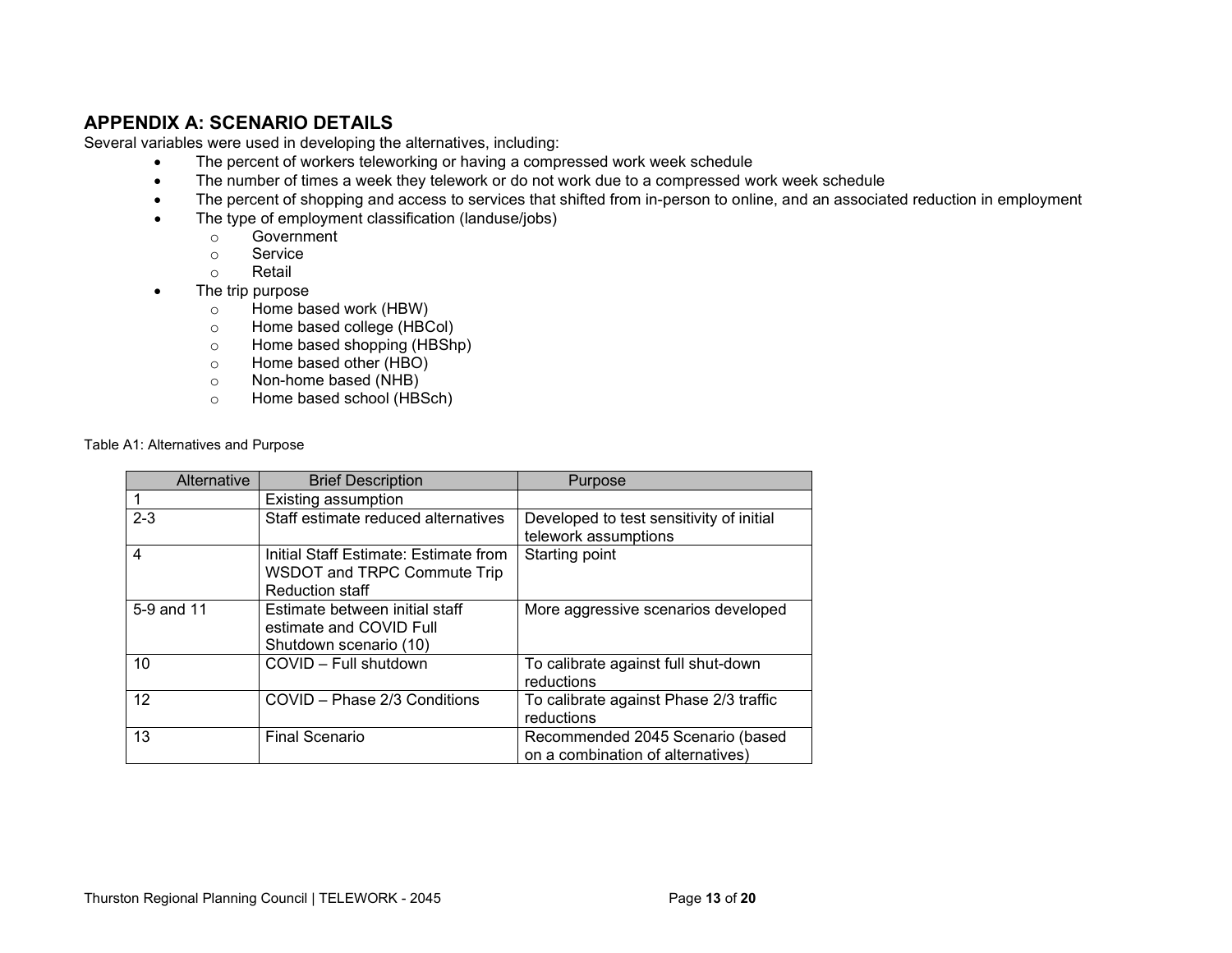| <b>Trip Purpose</b>            | Funded<br>Base Alt 1 | Alternative          | <b>Alternative</b><br>3 | Alternative<br>$\overline{4}$ | Alternative<br>:C     | <b>Alternative</b><br>6 | Alternative           | Alternative<br>8      | <b>Alternative</b><br>$9*$ |
|--------------------------------|----------------------|----------------------|-------------------------|-------------------------------|-----------------------|-------------------------|-----------------------|-----------------------|----------------------------|
| Home based work<br>(HBW)       | 5%Govt<br>5%Service  | 15%Govt<br>5%Service | 30%Govt<br>5%Service    | 48%Govt<br>5%Service          | 48%Govt<br>15%Service | 48%Govt<br>25%Service   | 48%Govt<br>48%Service | 48%Govt<br>25%Service | 48%Govt<br>25%Service      |
| Home based<br>college (HBCol)  | 0%                   | 0%                   | 0%                      | $0\%$                         | 0%                    | 0%                      | 0%                    | $0\%$                 | 0%                         |
| Home based<br>shopping (HBShp) | 0%                   | 0%                   | 0%                      | $0\%$                         | 15%Retail             | 25%Retail               | 25%Retail             | 25%Retail             | 25%Retail                  |
| Home based other<br>(HBO)      | 0%                   | 0%                   | 0%                      | 0%                            | 15%Govt<br>15%Service | 25%Govt<br>25%Service   | 48%Govt<br>48%Service | 48%Govt<br>38%Service | 48%Govt<br>38%Service      |
| Non-home based<br>(NHB)        | 0%                   | 0%                   | $0\%$                   | $0\%$                         | 18%                   | 18%                     | 30%                   | 23%                   | 23%                        |
| Home based<br>school (HBSch)   | 0%                   | 0%                   | 0%                      | $0\%$                         | 0%                    | $0\%$                   | $0\%$                 | 0%                    | 0%                         |

Table A2. Trip Reduction Assumptions - Percent by Employment Classification

| <b>Trip Purpose</b>            | Alternative<br>10     | Alternative<br>11     | Alternative<br>$12*$  | Alternative<br>$13*$  |
|--------------------------------|-----------------------|-----------------------|-----------------------|-----------------------|
| Home based work<br>(HBW)       | 90%Govt<br>70%Service | 48%Govt<br>15%Service | 80%Govt<br>25%Service | 40%Govt<br>15%Service |
| Home based<br>college (HBCol)  | 100%                  | $0\%$                 | 100%                  | $0\%$                 |
| Home based<br>shopping (HBShp) | 40%Retail             | 15%Retail             | 15%Retail             | 10%Retail             |
| Home based other<br>(HBO)      | 90%Govt<br>70%Service | 48%Govt<br>15%Service | 65%Govt<br>25%Service | 20%Govt<br>10%Service |
| Non-home based<br>(NHB)        | 42%                   | 18%                   | 20%                   | 10%                   |
| Home based<br>school (HBSch)   | 100%                  | $0\%$                 | 100%                  | $0\%$                 |

Note: \* Grays Harbor County, Mason County - HBW 20% of Thurston County and HBO 20% of Thurston County.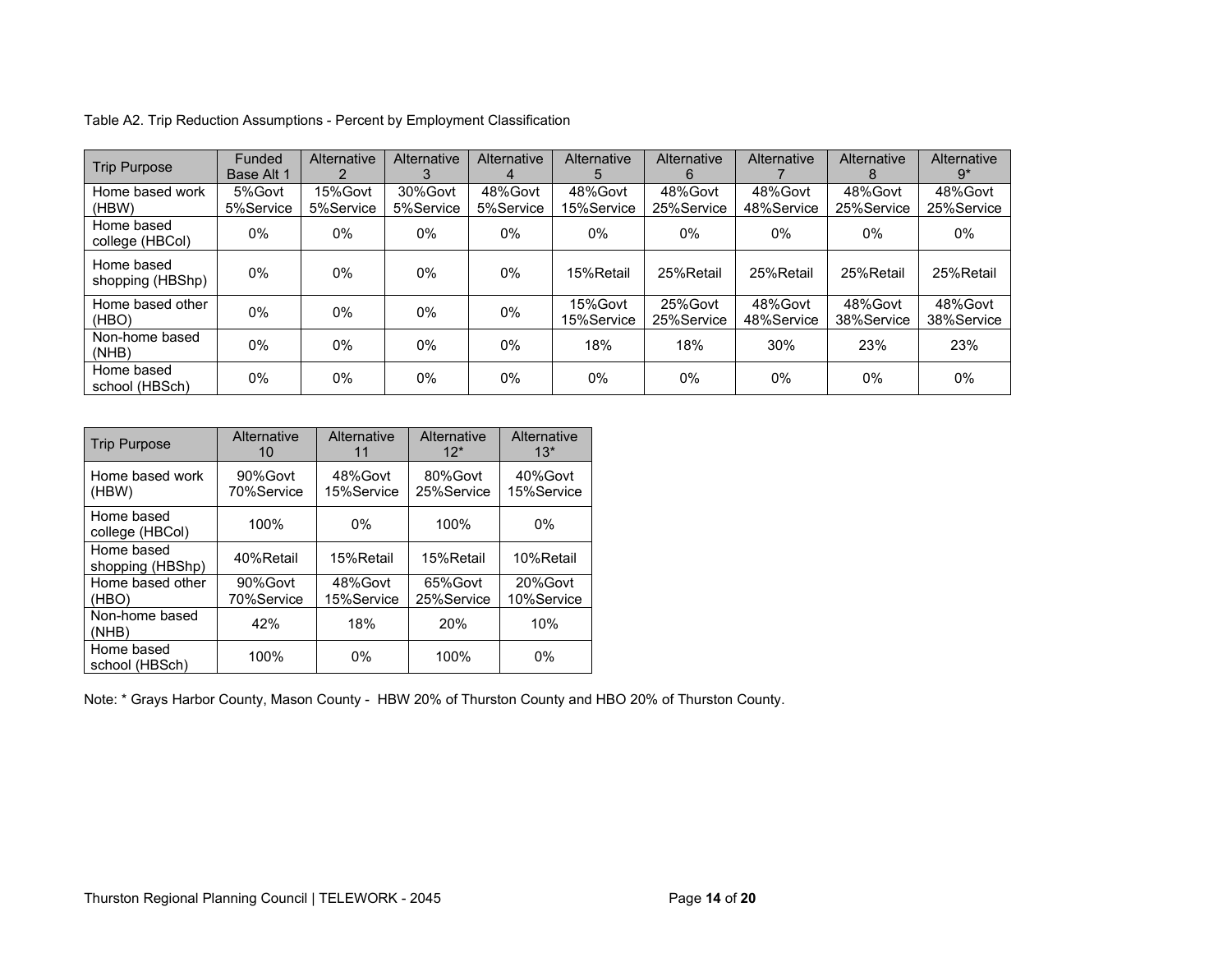#### Table A3: Trip Reduction by Purpose

| Trip<br>Purpose | 2045 Trips | Funded<br><b>Base</b><br>Alt 1 | Alt. 2 | Alt. 3   | Alt. 4 | Alt. 5   | Alt. 6  | Alt. 7    | Alt. 8  | Alt. $9*$ | Alt. 10   | <b>Alt 11</b> | Alt. 12*  | Alt. 13* |
|-----------------|------------|--------------------------------|--------|----------|--------|----------|---------|-----------|---------|-----------|-----------|---------------|-----------|----------|
| <b>HBW</b>      | 724,778    | 20,543                         | 31.599 | 48.184   | 68.085 | 113.182  | 153,248 | 222,313   | 153.248 | 130.142   | 346,954   | 113.182       | 170,614   | 106.517  |
| <b>HBCol</b>    | 54.672     | 0                              |        | 0        | 0      | 0        |         | 0         |         |           | 54,672    |               | 54,672    |          |
| <b>HBShp</b>    | 391.156    | 0                              |        | 0        | 0      | 57.416   | 97,789  | 97.789    | 97.789  | 97.789    | 156,462   | 57.416        | 57,416    | 38,314   |
| <b>HBO</b>      | 1,288,645  | 0                              |        | 0        |        | 138.717  | 231.194 | 421,223   | 356,225 | 319.307   | 621,560   | 204,992       | 263,785   | 93,333   |
| <b>NHB</b>      | 1,352,470  | 0                              |        | 0        |        | 182.174  | 247.861 | 407,573   | 313,440 | 284.214   | 566,376   | 216.949       | 276,914   | 130,434  |
| <b>HBSch</b>    | 372,178    | 0                              |        | $\Omega$ | 0      | $\Omega$ | 0       | $\Omega$  | 0       |           | 372,178   | 0             | 372,178   | $\Omega$ |
| Total           | 4,183,899  | 20.543                         | 31.599 | 48.184   | 68.085 | 491.489  | 730.093 | 1,148,898 | 920.702 | 831,453   | 2,118,202 | 592.539       | 1,195,579 | 372.178  |
| % Total         |            | 0%                             | 1%     | 1%       | 2%     | 12%      | 17%     | 27%       | 22%     | 20%       | 51%       | 14%           | 29%       | 9%       |

Note: \* Grays Harbor County, Mason County - HBW 20% of Thurston County and HBO 20% of Thurston County. Trips are daily person trips, all modes.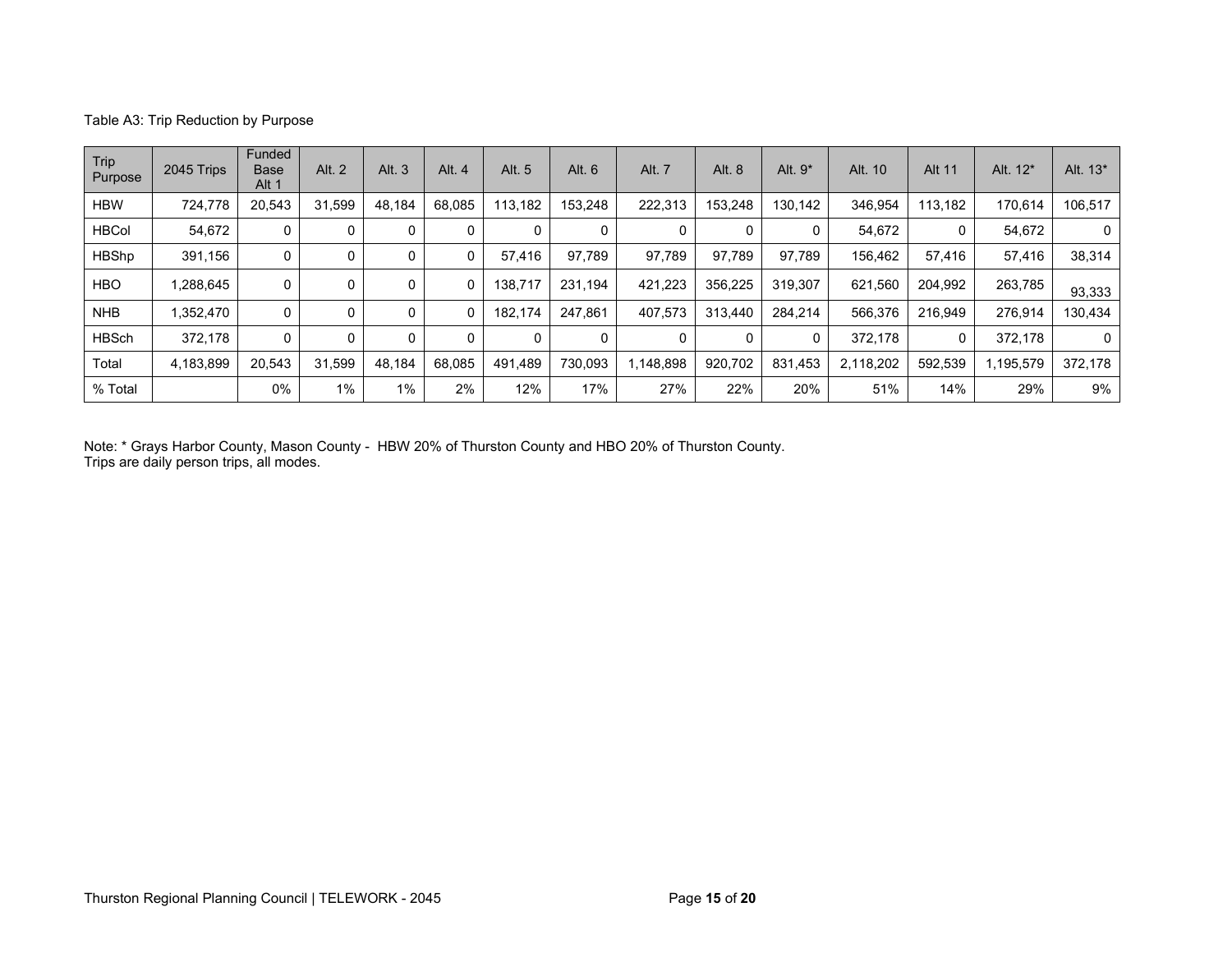# **APPENDIX B: TRAFFIC COUNTS**

The study team collected traffic counts from the Washington State Department of Transportation's online portal, the City of Olympia, and Thurston County, to see what the reduction in traffic was for April (COVID-19 Shut down) and September 2020 (COVID Phase 2/3) compared to the previous year.

I-5 and US 101 locations

- Average mid-week volumes 2020 volumes % below average average mid-week volumes for 2018/19
- 2020 % below 2018/19 AVG
- Data Source: WSDOT Traffic GeoPortal, permanent traffic recorder data (PTR)
- <https://www.wsdot.wa.gov/data/tools/geoportal/?config=traffic>



#### Figure B1: Reduction in I-5 and US 101 traffic counts compared to previous years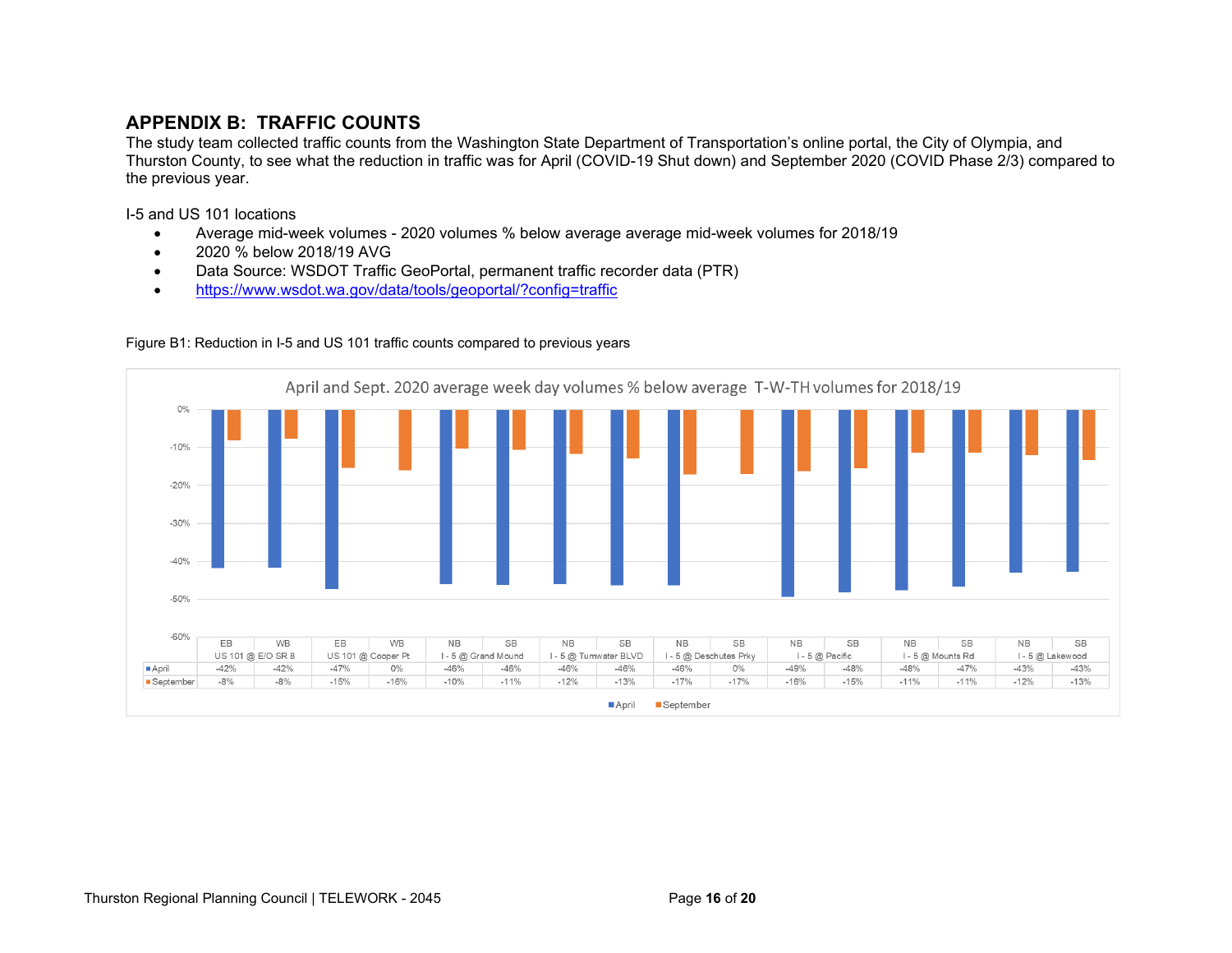## City of Olympia Traffic Data - Average Daily Traffic (Average of three (3) midweek days)

#### Figure B2: Reduction in City of Olympia traffic counts compared to previous years

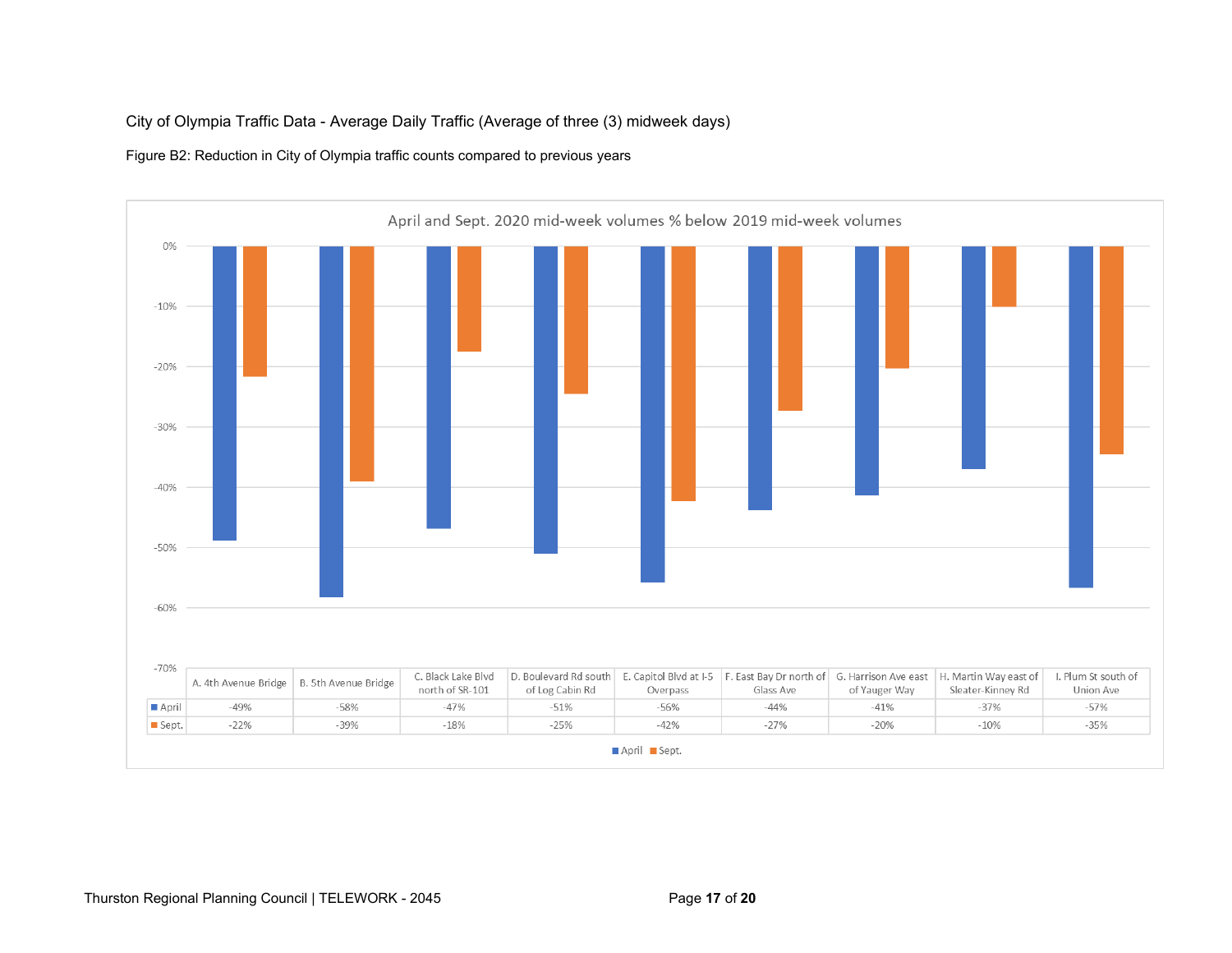Thurston County daily traffic counts (one day).

Caution use Thurston County data sparingly as traffic counts are collected as needed for specific project, locations and time of year may not coincide



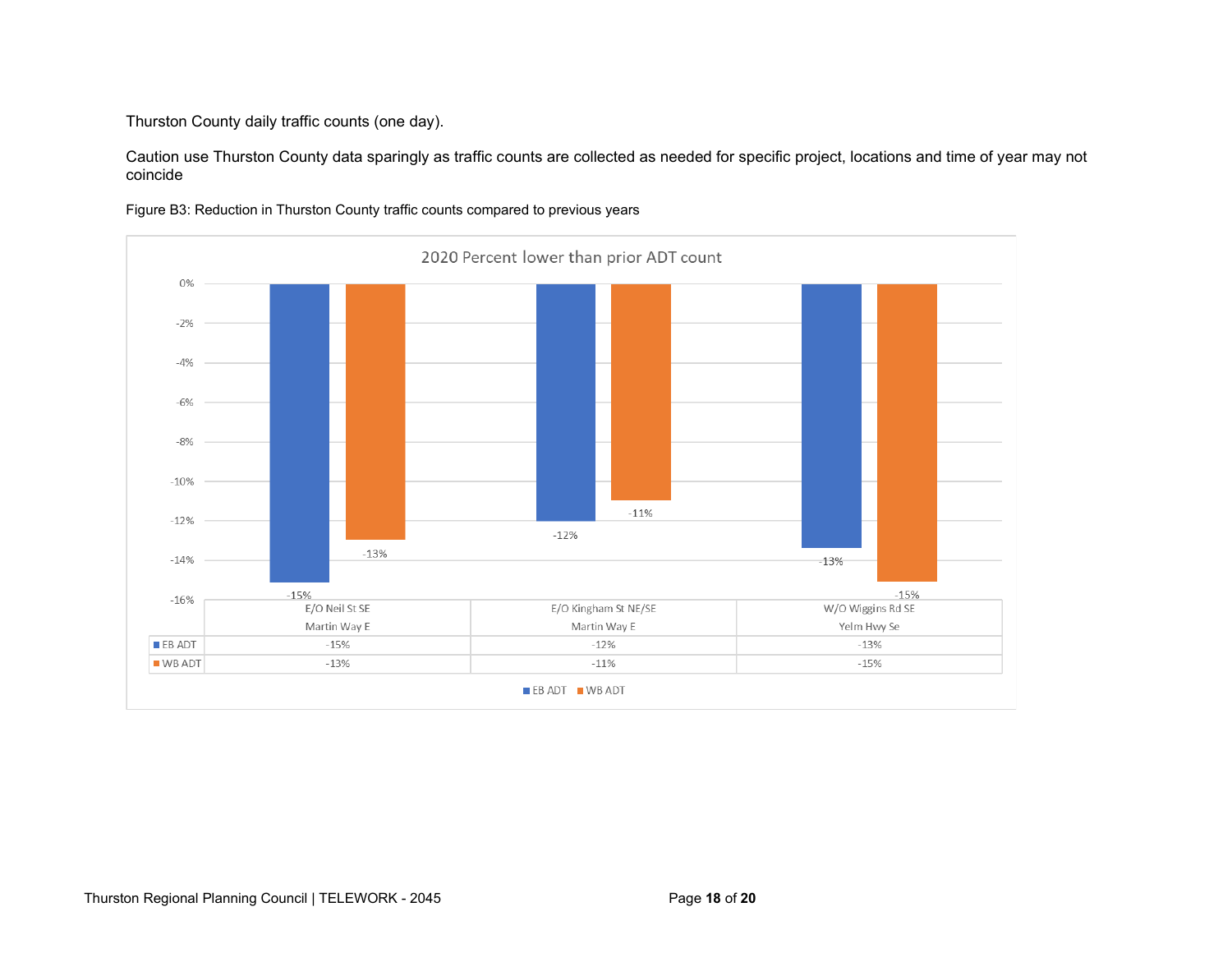|                                        |           | January | February | March  | April  | May    | June   | July   | <b>August</b> | <b>September</b> |
|----------------------------------------|-----------|---------|----------|--------|--------|--------|--------|--------|---------------|------------------|
| Interstate 5 and US 101                |           |         |          |        |        |        |        |        |               |                  |
| US 101 @ east of SR 8                  | EB        | $-4%$   | 12%      | $-20%$ | $-42%$ | $-27%$ | $-14%$ | $-8%$  | $-8%$         | $-8%$            |
|                                        | <b>WB</b> | $-2%$   | 13%      | $-20%$ | $-42%$ | $-26%$ | $-13%$ | $-8%$  | $-8%$         | $-8%$            |
| US 101 @ Cooper Point Road             | <b>WB</b> | $-4%$   | 8%       | $-24%$ | $-47%$ | $-35%$ | $-21%$ | $-13%$ | $-14%$        | $-15%$           |
|                                        | EB        | $-5%$   | 7%       | $-24%$ | n/a    | $-36%$ | $-20%$ | $-12%$ | $-13%$        | $-16%$           |
| I - 5 @ Grand Mound                    | <b>NB</b> | 0%      | 10%      | $-24%$ | $-46%$ | $-30%$ | $-21%$ | $-13%$ | $-13%$        | $-10%$           |
|                                        | <b>SB</b> | $-1%$   | 11%      | $-26%$ | $-46%$ | $-31%$ | $-20%$ | $-14%$ | $-13%$        | $-11%$           |
| I - 5 @ Tumwater Boulevard             | <b>NB</b> | $-2%$   | 9%       | $-24%$ | $-46%$ | $-31%$ | $-21%$ | $-14%$ | $-14%$        | $-12%$           |
|                                        | <b>SB</b> | 0%      | 10%      | $-24%$ | $-46%$ | $-31%$ | $-21%$ | $-14%$ | $-15%$        | $-13%$           |
| I - 5 @ Deschutes Parkway              | <b>NB</b> | $-3%$   | 8%       | $-23%$ | $-46%$ | $-32%$ | $-23%$ | $-16%$ | $-18%$        | $-17%$           |
|                                        | <b>SB</b> | $-4%$   | 7%       | $-23%$ | n/a    | n/a    | $-22%$ | $-15%$ | $-18%$        | $-17%$           |
| I - 5 @ Pacific Avenue                 | <b>NB</b> | $-3%$   | 8%       | $-25%$ | $-49%$ | $-35%$ | $-23%$ | $-15%$ | $-17%$        | $-16%$           |
|                                        | <b>SB</b> | $-3%$   | 8%       | $-25%$ | $-48%$ | $-34%$ | $-20%$ | $-12%$ | $-14%$        | $-15%$           |
| I - 5 @ Mounts Road                    | <b>NB</b> | $-3%$   | 9%       | $-26%$ | $-48%$ | $-30%$ | $-18%$ | $-13%$ | $-13%$        | $-11%$           |
|                                        | <b>SB</b> | $-3%$   | 12%      | $-23%$ | $-47%$ | $-30%$ | $-18%$ | $-13%$ | $-13%$        | $-11%$           |
| I - 5 @ Lakewood (SR 512)              | <b>NB</b> | $-4%$   | 9%       | $-23%$ | $-43%$ | $-28%$ | $-18%$ | $-11%$ | $-12%$        | $-12%$           |
|                                        | <b>SB</b> | $-5%$   | 7%       | $-23%$ | $-43%$ | $-26%$ | $-16%$ | $-11%$ | $-11%$        | $-13%$           |
| I-5 and US 101 Average                 |           | $-3%$   | 10%      | $-24%$ | $-46%$ | $-31%$ | $-20%$ | $-13%$ | $-14%$        | $-13%$           |
|                                        |           |         |          |        |        |        |        |        |               |                  |
| City of Olympia                        |           |         |          |        |        |        |        |        |               |                  |
| 4th Avenue Bridge                      |           | $-2%$   | $-3%$    | $-3%$  | $-49%$ | $-40%$ | $-31%$ | $-23%$ | $-19%$        | $-22%$           |
| 5th Avenue Bridge                      |           | 0%      | $-4%$    | $-3%$  | $-58%$ | $-52%$ | $-42%$ | $-34%$ | $-31%$        | $-39%$           |
| Black Lake Boulevard north of SR-101   |           | $-2%$   | $-8%$    | 2%     | $-47%$ | $-41%$ | $-23%$ | $-16%$ | $-11%$        | $-18%$           |
| Boulevard Road south of Log Cabin Road |           | $-7%$   | 2%       | 2%     | $-51%$ | $-40%$ | $-31%$ | $-23%$ | $-17%$        | $-25%$           |
| Capitol Boulevard at I-5 Overpass      |           | $-1%$   | 3%       | $-1%$  | -56%   | $-44%$ | $-32%$ | $-34%$ | $-33%$        | $-42%$           |
| East Bay Drive north of Glass Avenue   |           | $-4%$   | $-2%$    | 0%     | $-44%$ | $-39%$ | $-20%$ | $-14%$ | $-13%$        | $-27%$           |
| Harrison Avenue east of Yauger Way     |           | $-2%$   | $-4%$    | 1%     | $-41%$ | $-33%$ | $-22%$ | $-17%$ | $-13%$        | $-20%$           |
| Martin Way east of Sleater-Kinney Road |           | 1%      | $-4%$    | $-2%$  | $-37%$ | $-31%$ | $-16%$ | $-14%$ | $-8%$         | $-10%$           |
| Plum Street south of Union Avenue      |           | $-6%$   | $-5%$    | 10%    | $-57%$ | $-50%$ | $-38%$ | $-33%$ | $-29%$        | $-35%$           |
| Jefferson Avenue and 14th Avenue       |           | n/a     | n/a      | n/a    | n/a    | n/a    | n/a    | n/a    | n/a           | -46%             |
| <b>Olympia Average</b>                 |           | $-3%$   | $-3%$    | 1%     | $-49%$ | $-41%$ | $-28%$ | $-23%$ | $-19%$        | $-28%$           |
|                                        |           |         |          |        |        |        |        |        |               |                  |
| <b>Average</b>                         |           | $-3%$   | $5%$     | $-15%$ | $-47%$ | $-35%$ | $-23%$ | $-16%$ | $-16%$        | $-19%$           |

Table 3A. Reduction in traffic counts, 2020 compared to 2018/2019 averages. Average weekday conditions